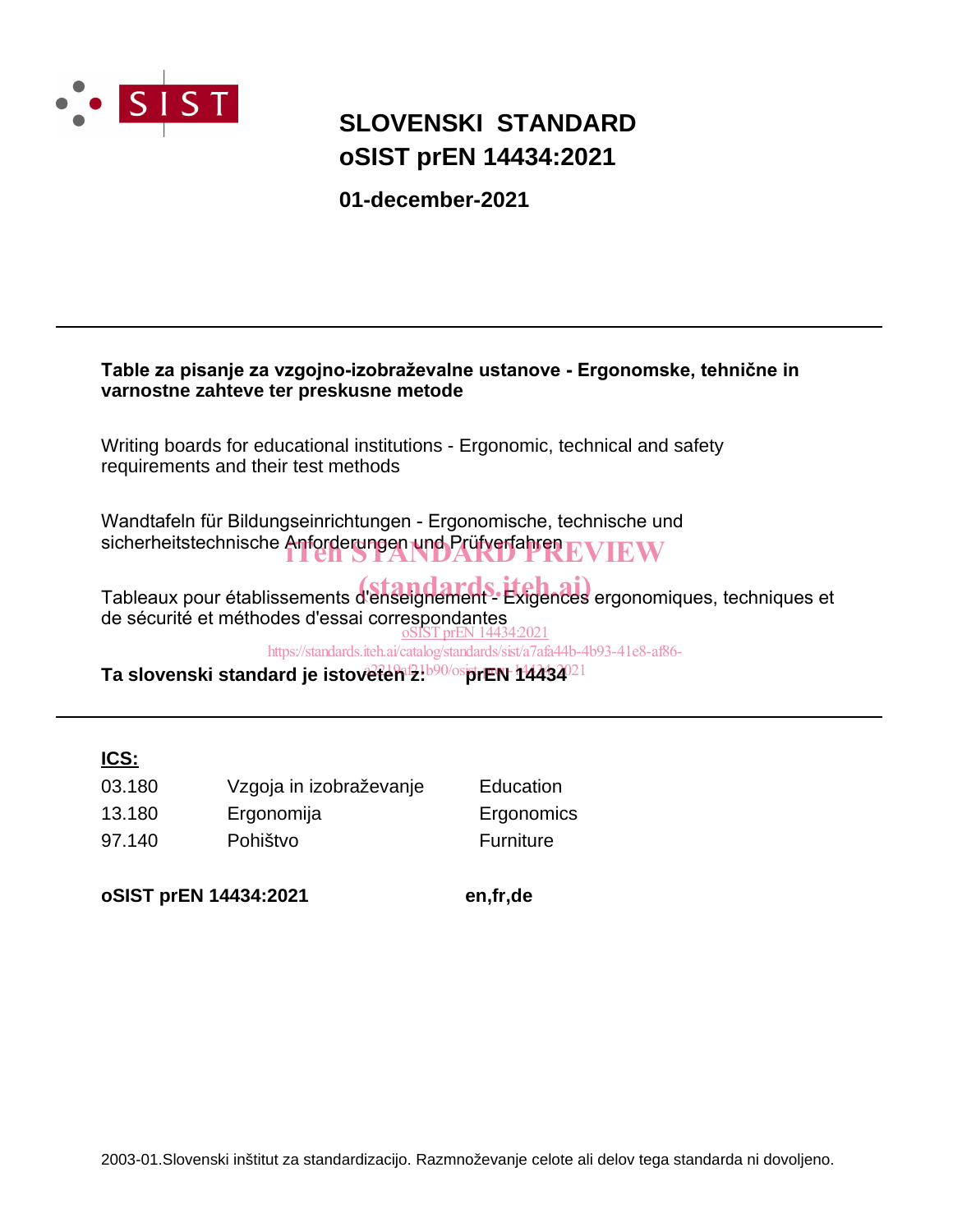

# iTeh STANDARD PREVIEW (standards.iteh.ai)

oSIST prEN 14434:2021 https://standards.iteh.ai/catalog/standards/sist/a7afa44b-4b93-41e8-af86 a2219af21b90/osist-pren-14434-2021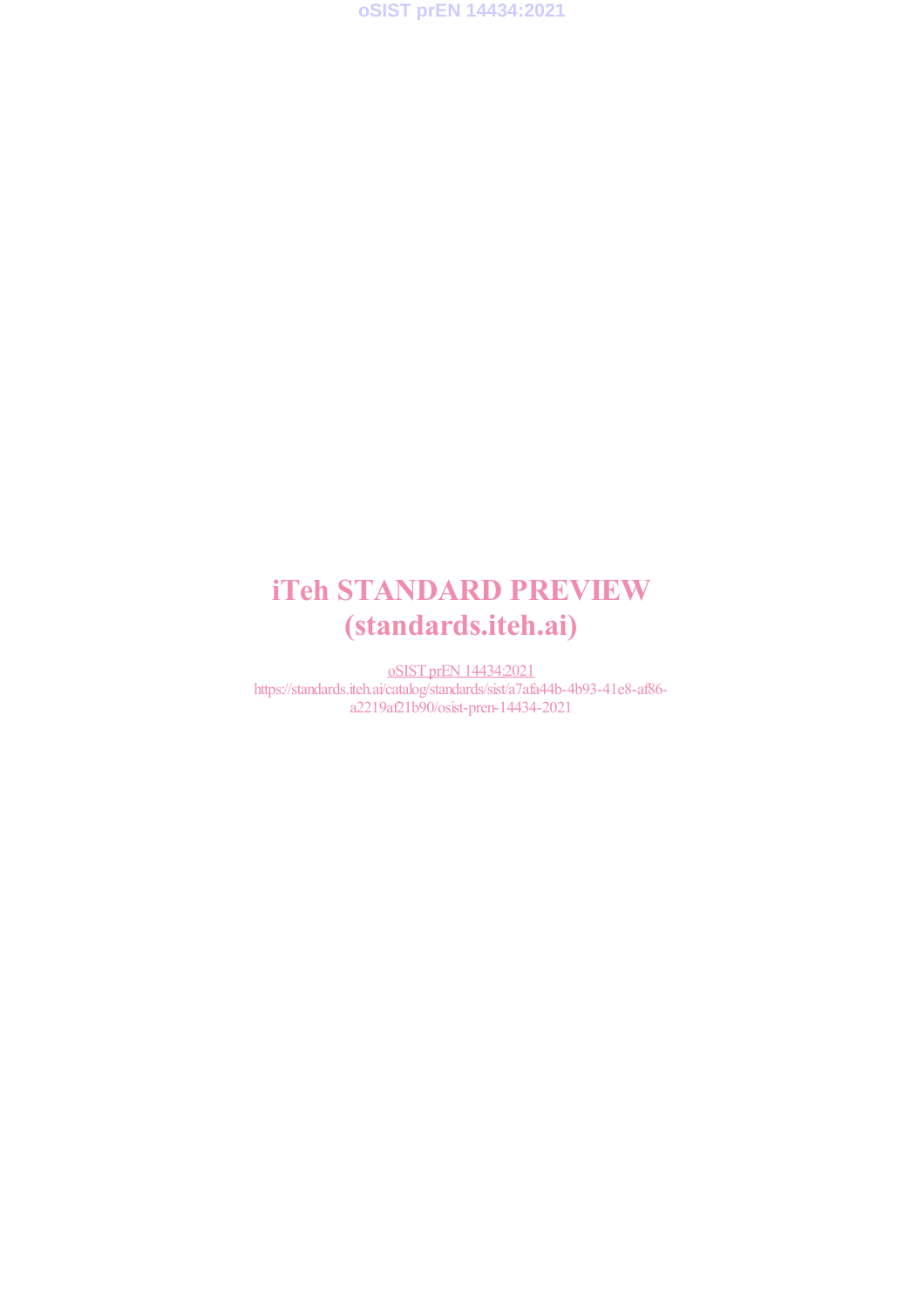# EUROPEAN STANDARD NORME EUROPÉENNE EUROPÄISCHE NORM

# **DRAFT prEN 14434**

December 2021

ICS 03.180; 13.180; 97.140 Will supersede EN 14434:2010

English Version

# Writing boards for educational institutions - Ergonomic, technical and safety requirements and their test methods

Tableaux pour établissements d'enseignement - Exigences ergonomiques, techniques et de sécurité et méthodes d'essai correspondantes

 Wandtafeln für Bildungseinrichtungen - Ergonomische, technische und sicherheitstechnische Anforderungen und Prüfverfahren

This draft European Standard is submitted to CEN members for enquiry. It has been drawn up by the Technical Committee CEN/TC 207.

If this draft becomes a European Standard, CEN members are bound to comply with the CEN/CENELEC Internal Regulations which stipulate the conditions for giving this European Standard the status of a national standard without any alteration.

This draft European Standard was established by CEN in three official versions (English, French, German). A version in any other<br>language made by translation under the responsibility of a CEN member into its own language a language made by translation under the responsibility of a CEN member into its own language and notified to the CEN-CENELEC Management Centre has the same status as the official versions. iteh.ai)

CEN members are the national standards bodies of Austria, Belgium, Bulgaria, Croatia, Cyprus, Czech Republic, Denmark, Estonia, Finland, France, Germany, Greece, Hungary, Iceland, Ireland, Italy, Latvia, Lithuania, Luxembourg, Malta, Netherlands, Norway, Poland, Portugal, Republic of North Macedonia, Romania, Serbia, Slovakia, Slovenia, Spain, Sweden, Switzerland, Turkey and<br>United Kingdom United Kingdom. a2219af21b90/osist-pren-14434-2021

Recipients of this draft are invited to submit, with their comments, notification of any relevant patent rights of which they are aware and to provide supporting documentation.

**Warning** : This document is not a European Standard. It is distributed for review and comments. It is subject to change without notice and shall not be referred to as a European Standard.



EUROPEAN COMMITTEE FOR STANDARDIZATION COMITÉ EUROPÉEN DE NORMALISATION EUROPÄISCHES KOMITEE FÜR NORMUNG

**CEN-CENELEC Management Centre: Rue de la Science 23, B-1040 Brussels**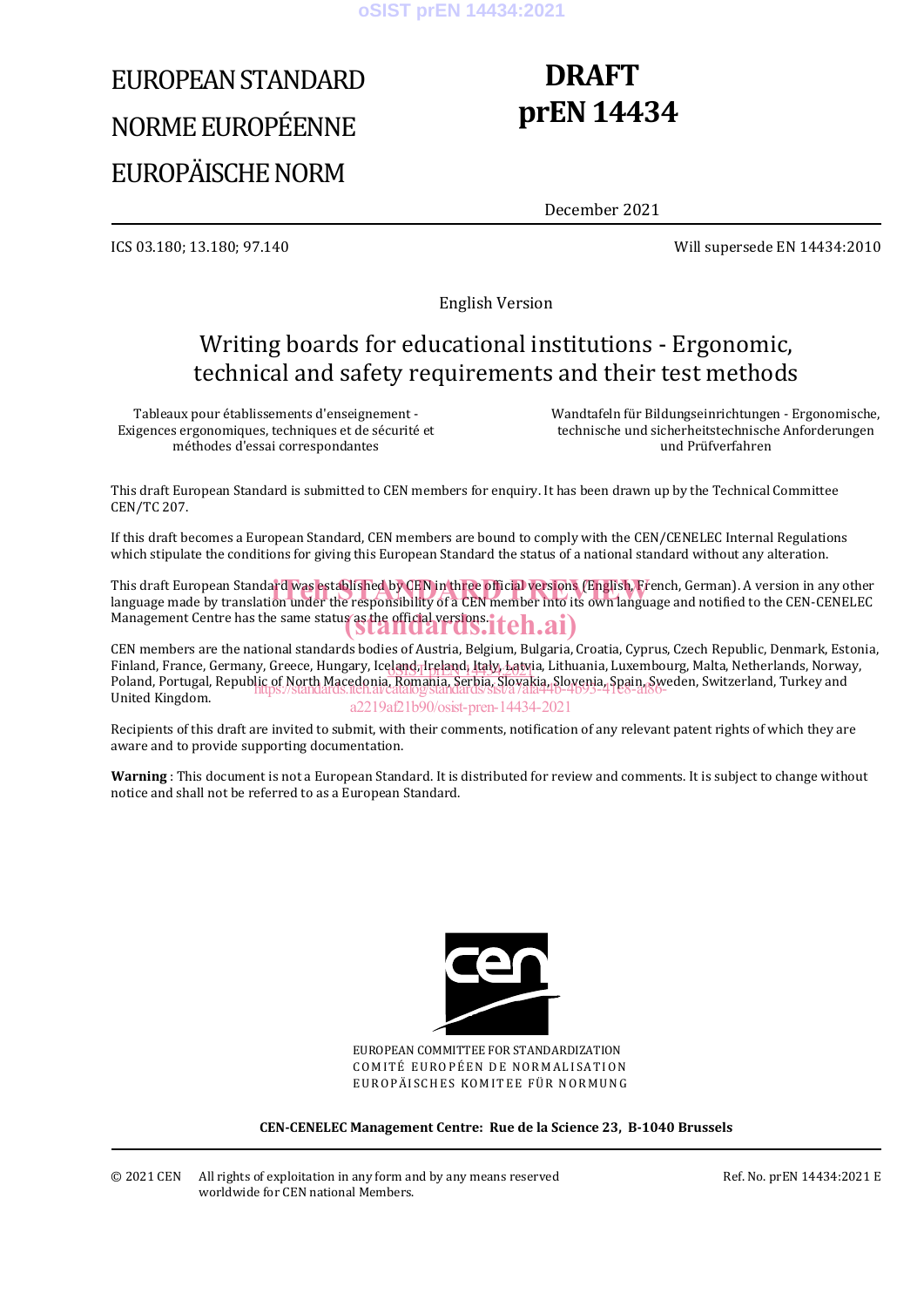# oSIST prEN 14434:2021

# prEN 14434:2021 (E)

# **Contents**

# Page

| 1                       |                                                                                         |  |
|-------------------------|-----------------------------------------------------------------------------------------|--|
| $\mathbf{2}$            |                                                                                         |  |
| 3                       |                                                                                         |  |
| $\overline{\mathbf{4}}$ |                                                                                         |  |
| 4.1                     |                                                                                         |  |
| 4.2                     |                                                                                         |  |
| 4.3                     |                                                                                         |  |
| 5                       |                                                                                         |  |
| 6                       |                                                                                         |  |
| 6.1                     |                                                                                         |  |
| 6.2                     |                                                                                         |  |
| 6.3                     |                                                                                         |  |
| 7                       |                                                                                         |  |
| 7.1                     | Surface tests and requirements for whiteboards PPREVIEW M                               |  |
| 7.2                     |                                                                                         |  |
| 7.2.1                   |                                                                                         |  |
| 7.2.2                   |                                                                                         |  |
| 7.2.3                   | Requirementshttps://standards.iteh.ai/catalog/standards/sist/a7afa44b.4b93.41e8.af86 17 |  |
| 7.3                     |                                                                                         |  |
| 7.3.1                   |                                                                                         |  |
| 7.3.2                   |                                                                                         |  |
| 7.4                     |                                                                                         |  |
| 7.4.1                   |                                                                                         |  |
| 7.4.2                   |                                                                                         |  |
| 7.5                     |                                                                                         |  |
| 7.5.1                   |                                                                                         |  |
| 7.5.2                   |                                                                                         |  |
|                         |                                                                                         |  |
| 8                       |                                                                                         |  |
| 8.1<br>8.2              |                                                                                         |  |
|                         |                                                                                         |  |
| 8.2.1<br>8.2.2          |                                                                                         |  |
| 8.3                     |                                                                                         |  |
| 8.3.1                   |                                                                                         |  |
| 8.3.2                   |                                                                                         |  |
| 8.3.3                   |                                                                                         |  |
| 8.4                     |                                                                                         |  |
| 8.4.1                   |                                                                                         |  |
| 8.4.2                   |                                                                                         |  |
| 8.5                     |                                                                                         |  |
| 8.5.1                   |                                                                                         |  |
| 8.5.2                   |                                                                                         |  |
| 8.6                     |                                                                                         |  |
|                         |                                                                                         |  |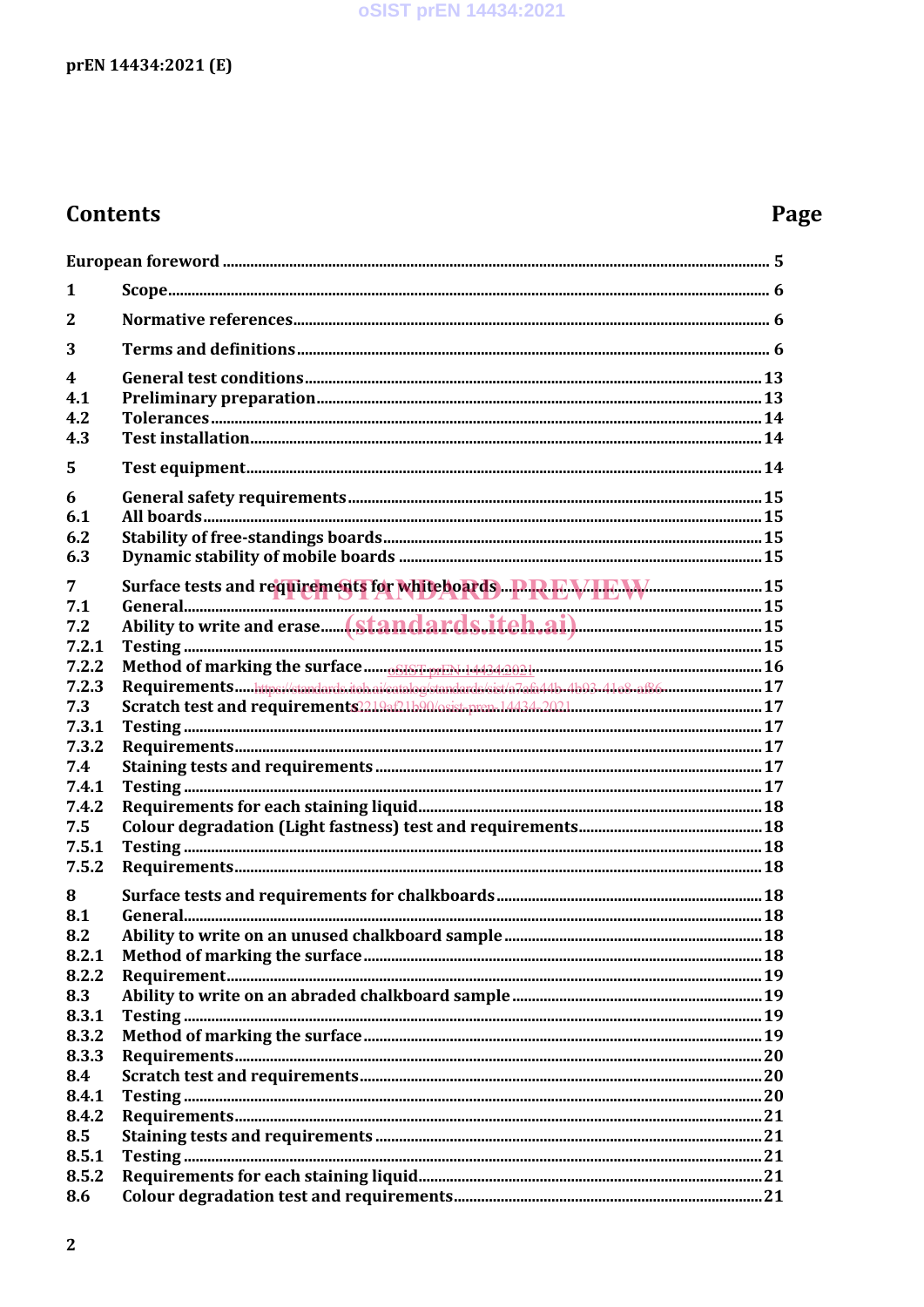| 8.6.1        |                                                                                              |    |
|--------------|----------------------------------------------------------------------------------------------|----|
| 8.6.2        |                                                                                              |    |
| 9<br>9.1     |                                                                                              |    |
| 9.1.1        | Vertical downwards static load for rail-based systems and horizontally sliding boards        |    |
|              |                                                                                              |    |
| 9.1.2        | Vertical downwards static load for winged boards and pivoting boards  22                     |    |
| 9.1.3        |                                                                                              |    |
| 9.1.4<br>9.2 |                                                                                              |    |
| 9.2.1        |                                                                                              |    |
| 9.2.2        |                                                                                              |    |
| 9.2.3        |                                                                                              |    |
| 9.2.4        |                                                                                              |    |
| 9.3<br>9.4   |                                                                                              |    |
| 9.5          |                                                                                              |    |
| 9.6          |                                                                                              |    |
| 9.6.1        |                                                                                              |    |
| 9.6.2        |                                                                                              |    |
| 10           |                                                                                              |    |
| 10.1         | Position of controls and handles<br>Operating forces.edu.by ANDARD PREVIEW 26                |    |
| 10.2         |                                                                                              |    |
| 10.3         | Requirements for moving forcest archs: iteli.ai)                                             |    |
| 11           |                                                                                              |    |
| 12           |                                                                                              |    |
| 13           |                                                                                              |    |
|              | Annex A (normative) Assessment scale for the ability to write - Five levels chalk scale 29   |    |
| A.1          |                                                                                              |    |
|              |                                                                                              |    |
|              |                                                                                              | 30 |
|              | Annex C (normative) Additional test methods and requirements for white projecting            |    |
| C.1          |                                                                                              |    |
|              | Annex D (normative) Test methods and requirements for interactive systems 32                 |    |
| D.1          |                                                                                              |    |
|              | Annex E (informative) Additional test methods and requirements for interactive systems (e.g. |    |
| E.1          |                                                                                              |    |
|              | Annex F (normative) Test methods and requirements for interactive screens  34                |    |
| F.1          |                                                                                              |    |
|              | Annex G (informative) Additional test methods and requirements for interactive screens. 35   |    |
| G.1          |                                                                                              |    |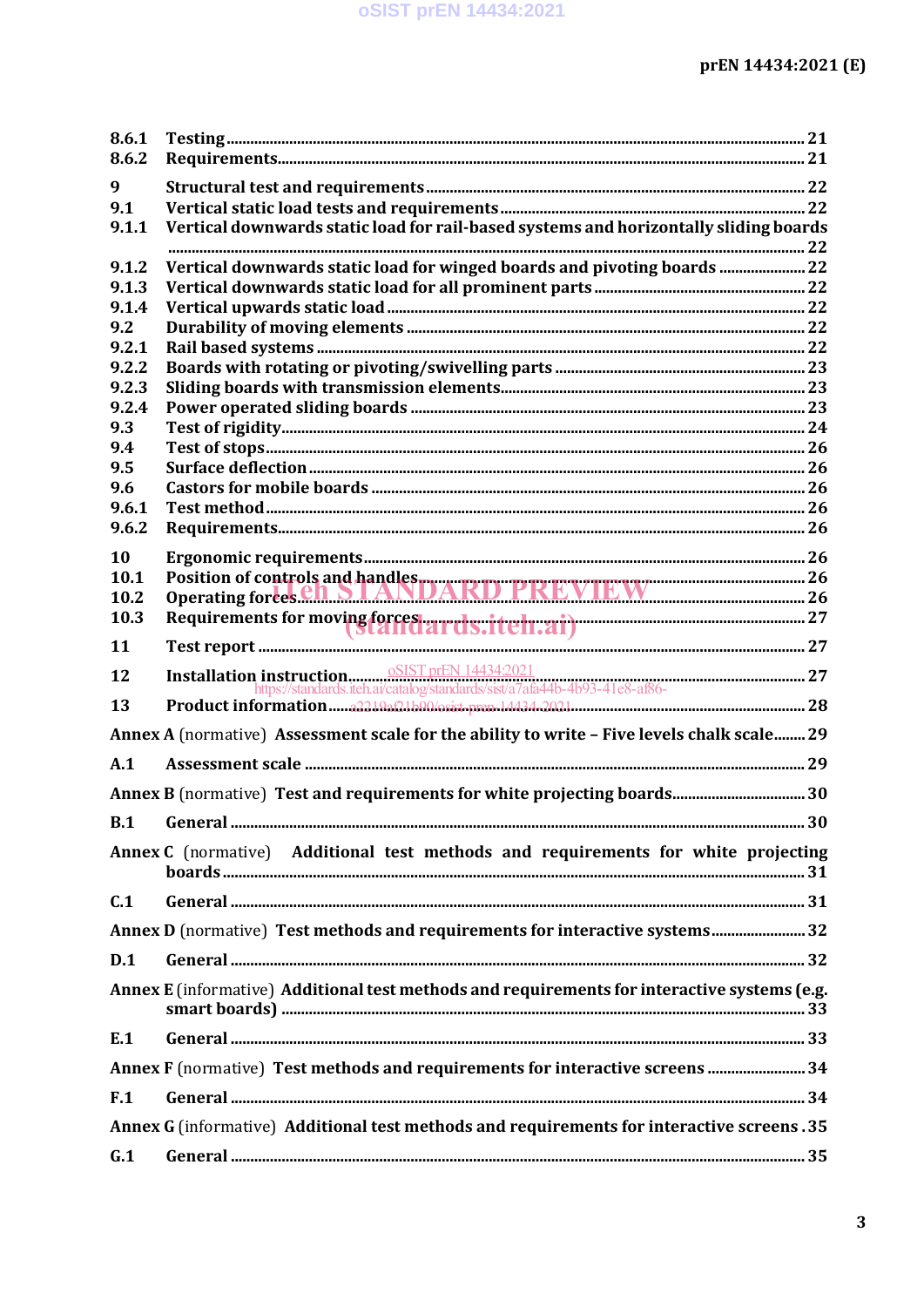# iTeh STANDARD PREVIEW (standards.iteh.ai)

oSIST prEN 14434:2021 https://standards.iteh.ai/catalog/standards/sist/a7afa44b-4b93-41e8-af86 a2219af21b90/osist-pren-14434-2021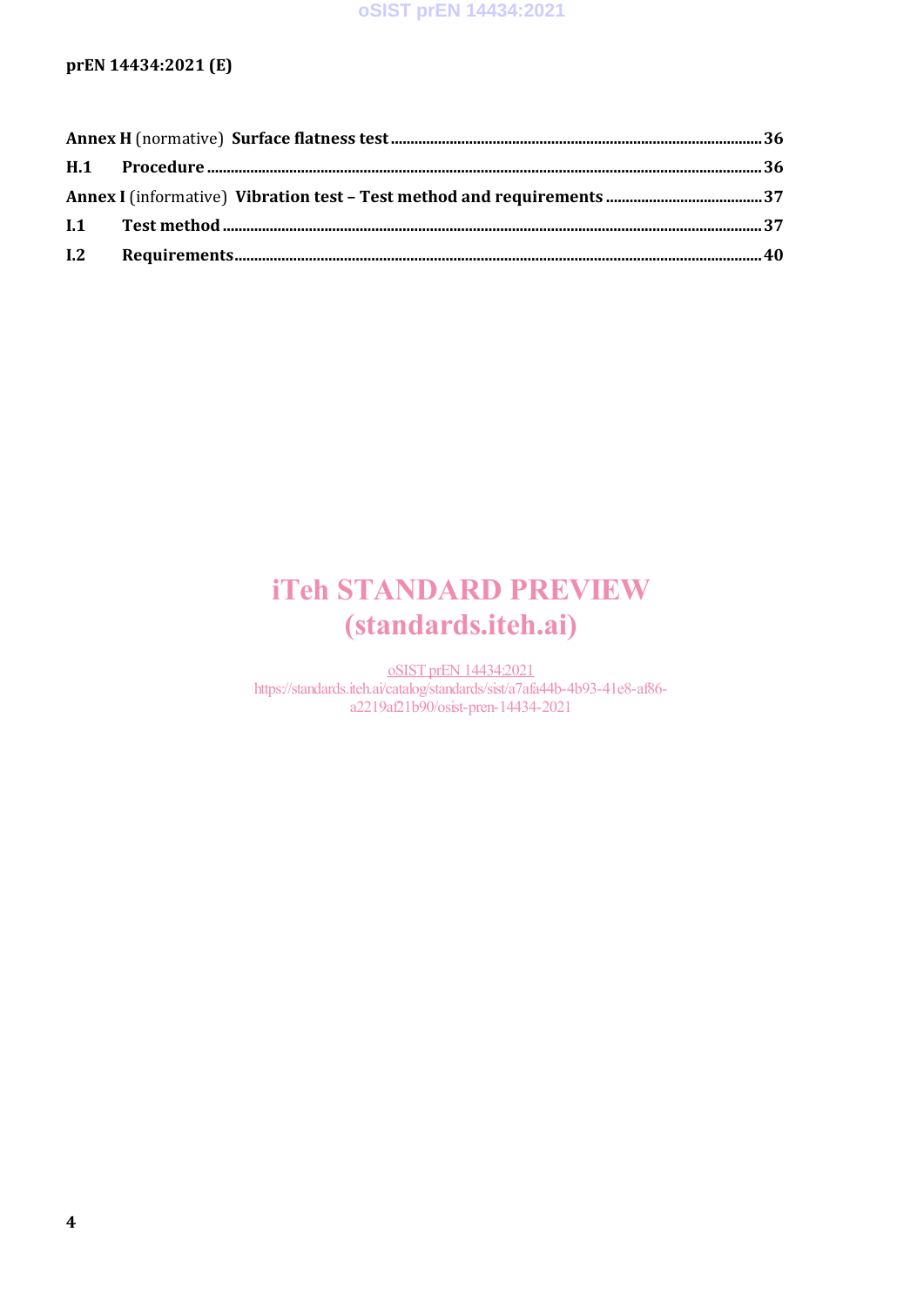# **European foreword**

This document (prEN 14434:2021) has been prepared by Technical Committee CEN/TC 207 "Furniture", the secretariat of which is held by UNI.

This document is currently submitted to the CEN Enquiry.

This document will supersede EN 14434:2010.

In comparison with the previous edition, the following technical modifications have been made:

- a) insertion of 3 new types of writing boards (definitions in Clause 3);
- b) insertion of dynamic stability for all mobile boards 6.3);
- c) insertion of castor test (9.6);
- d) insertion of requirements for White Projecting boards (Annexes B and C);
- e) insertion of requirements for Interactive Systems (Annexes D and E);
- f) insertion of requirements for Interactive Screens (Annexes F and G);
- g) insertion of surface flatness test (Annex H), RD PREVIEW
- h) insertion of vibration test (Annex 1). dards.iteh.ai)

oSIST prEN 14434:2021 https://standards.iteh.ai/catalog/standards/sist/a7afa44b-4b93-41e8-af86 a2219af21b90/osist-pren-14434-2021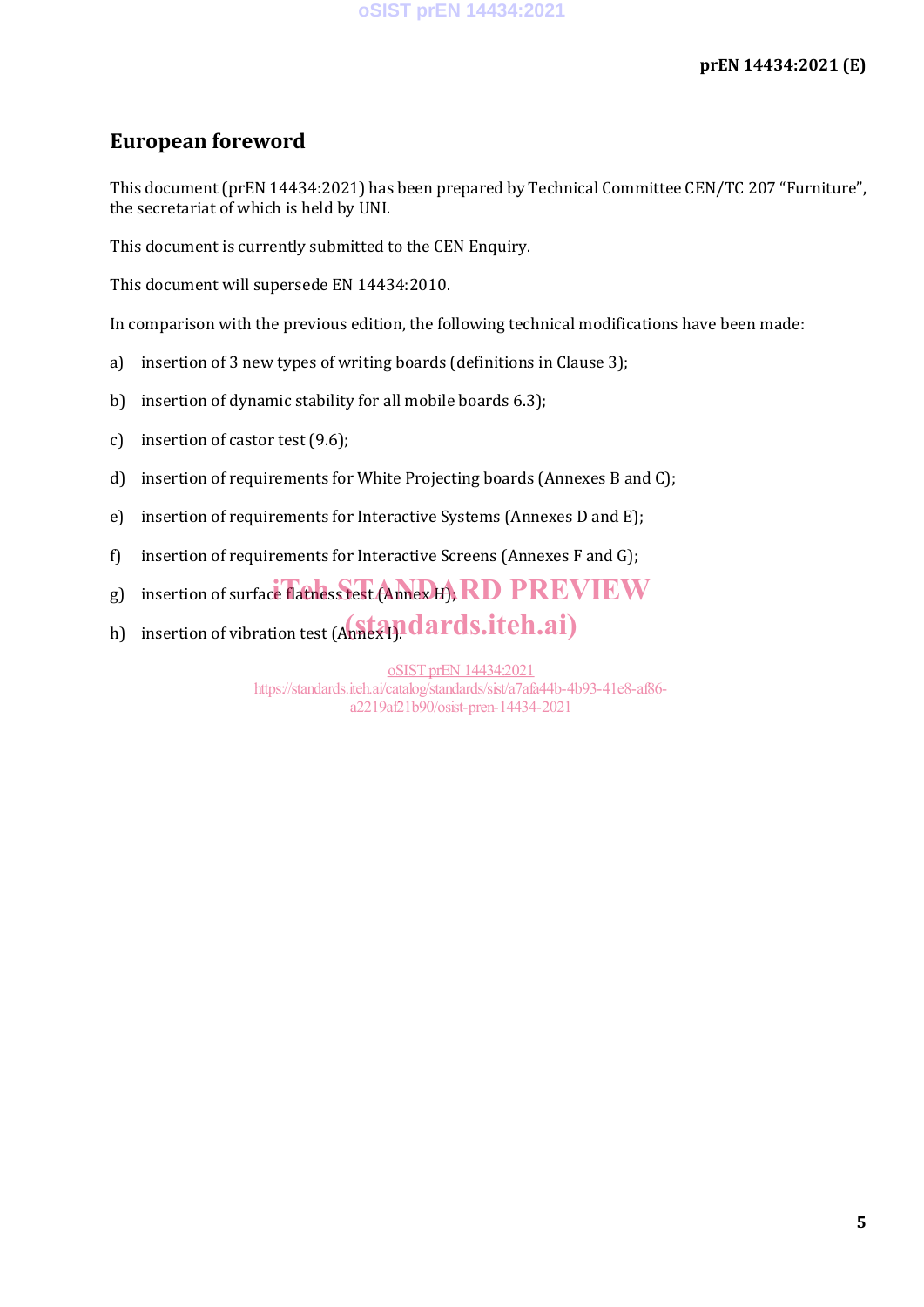# **1 Scope**

This document specifies ergonomic, technical and safety requirements for wall mounted and freestanding writing boards for use in rooms for educational and training purposes, e.g. classrooms, lecture theatres for schools, universities, etc.

This document applies to units after installation. Safety depending on the structure of the building is not included, e.g. the strength of wall mounted boards includes only the board and its parts. The wall and the wall attachment are not included.

This document does not apply to technical aspects of connected hardware, such as computers, speakers, video cameras.

Requirements concerning electrical safety are not included.

Annex A (normative) includes an assessment scale for the ability to write and erase.

Annex B (normative) Requirements for projecting white boards.

Annex C (informative) Requirements for projecting white boards.

Annex D (normative) Requirements for interactive systems.

Annex E (informative) Requirements for interactive systems.

Annex F (normative) Requirements for interactive screens.

Annex G (informative) Requirements for interactive screens. Annex H (normative) Surface flatness test. ANDARD PREVIEW

Annex I (informative) Vibration test. (standards.iteh.ai)

## **2 Normative references**

oSIST prEN 14434:2021

https://standards.iteh.ai/catalog/standards/sist/a7afa44b-4b93-41e8-af86-

The following documents are referred to in the text in such a way that some or all of their content constitutes requirements of this document. For dated references, only the edition cited applies. For undated references, the latest edition of the referenced document (including any amendments) applies.

EN 438-2:2016+A1:2018, *High-pressure decorative laminates (HPL) — Sheets based on thermosetting resins (usually called Laminates) — Part 2: Determination of properties*

EN 1023-3:2000, *Office furniture — Screens — Part 3: Test methods*

EN 16122:2012, *Domestic and non-domestic storage furniture — Test methods for the determination of strength, durability and stability*

EN ISO 2813:2014, *Paints and varnishes — Determination of gloss value at 20°, 60° and 85° (ISO 2813:2014)*

# **3 Terms and definitions**

For the purposes of this document, the following terms and definitions apply.

ISO and IEC maintain terminological databases for use in standardization at the following addresses:

- IEC Electropedia: available at https://www.electropedia.org/
- ISO Online browsing platform: available at https://www.iso.org/obp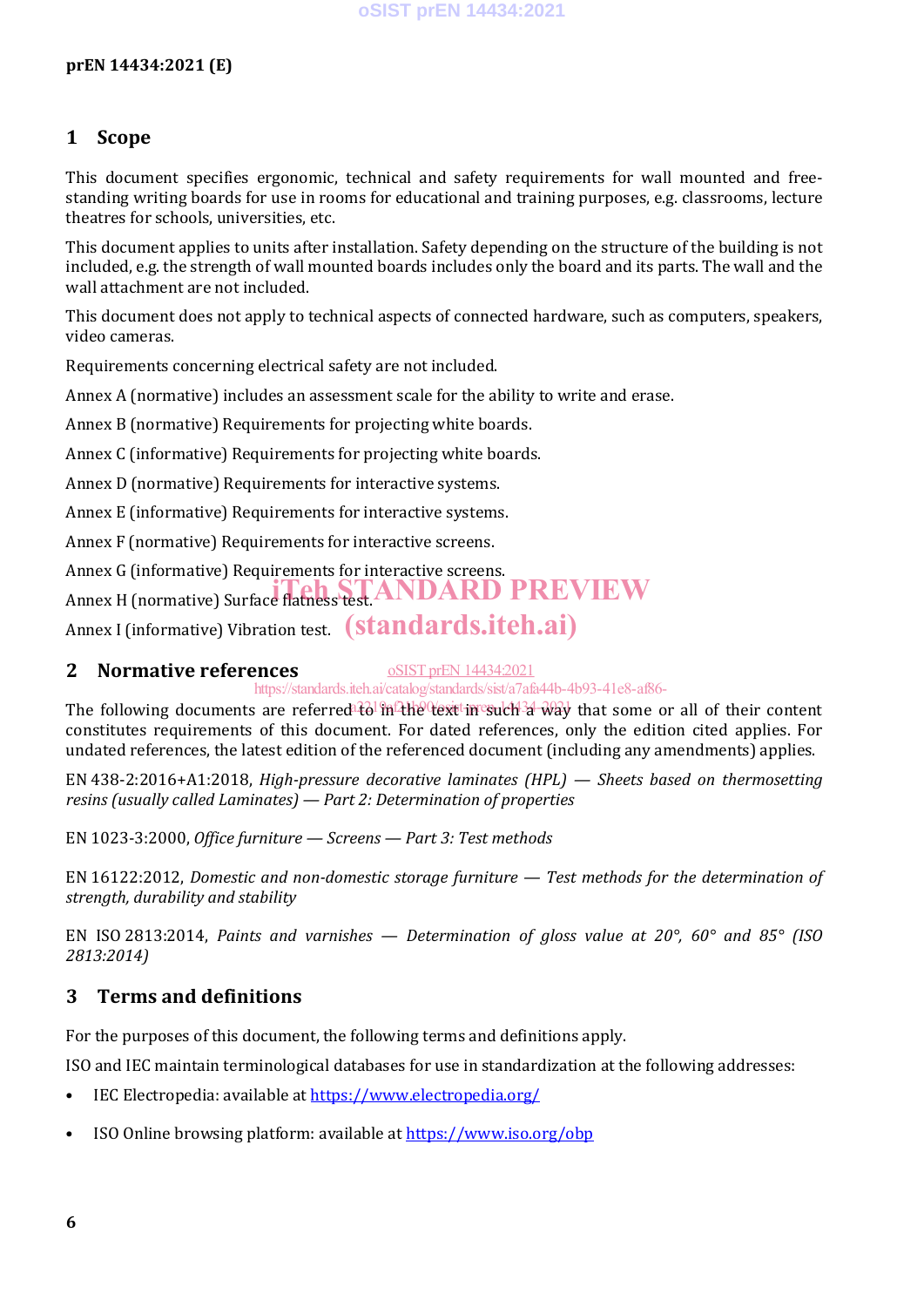**3.1 board attachment** element by which the board is attached to the rail



**Figure 1 — Board attachment**

#### **3.2 chalkboard** iTeh STANDARD PREVIEW

chalkboard<br>writing board with a writing surface to be used for chalk **h**.ai)

**3.3**

oSIST prEN 14434:2021

**fixing element** joint by which the rail is mounted  $\frac{2}{6}$  the wall  $\frac{1}{90}$  osist-pren-14434-2021 https://standards.iteh.ai/catalog/standards/sist/a7afa44b-4b93-41e8-af86-

# **3.4**

## **flip chart**

one-sided board placed or fixed on an easel or a rail with the facility to attach a paper pad



**Figure 2 — Flipchart**

## **3.5**

## **horizontally sliding board**

board with or without wing with only horizontal board movements in the same plane, manually or power operated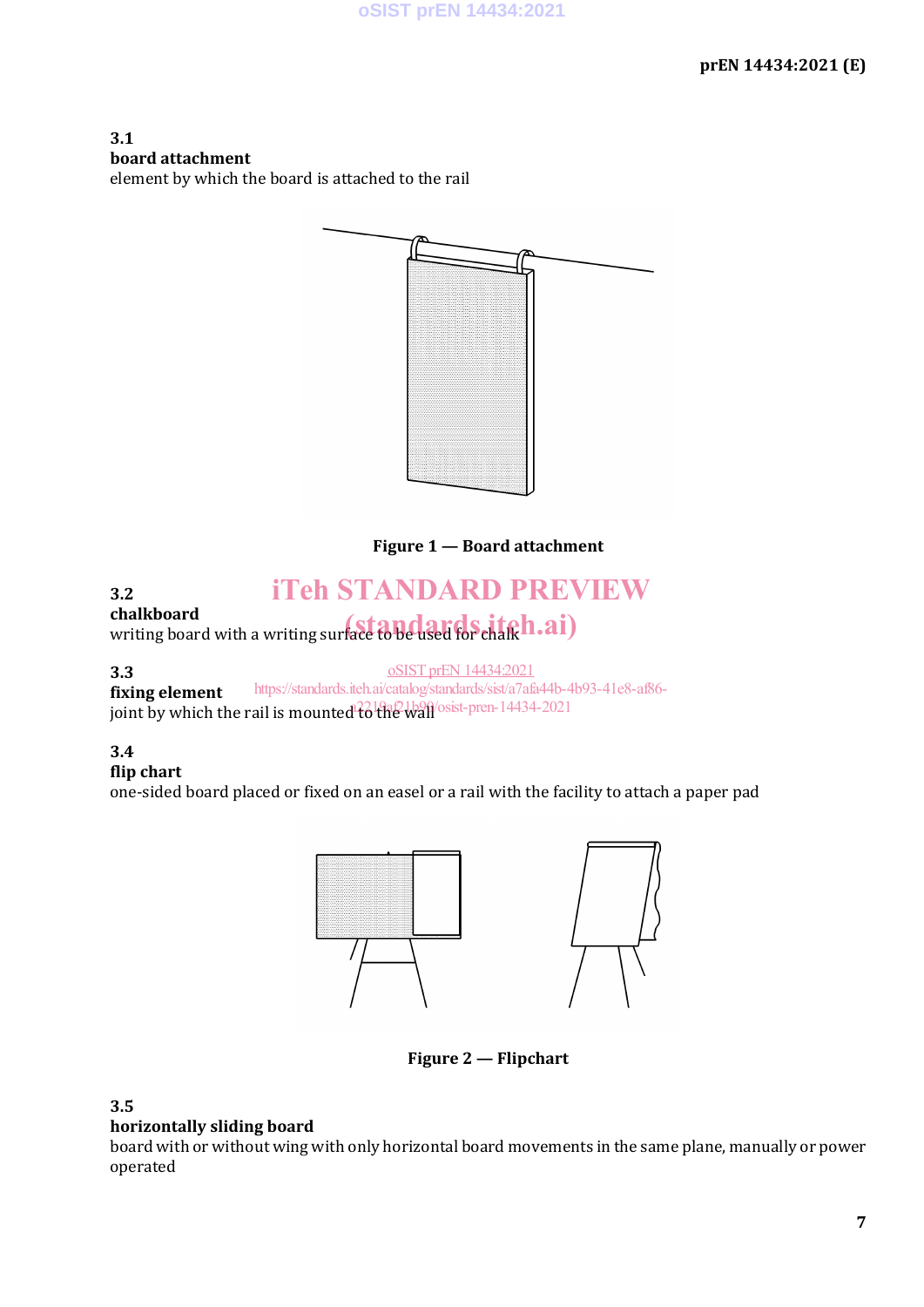**3.6 mobile board** board or assembly of boards, which may be moved on the floor from one place to another



**Figure 3 — Mobile boards**

#### **3.7 pivoting board** procing board<br>two-sided board articulated on its horizontal or vertical axis and standing on braced feet, with or without castors (standards.iteh.ai)



**Figure 4 — Pivoting boards**

**3.8 rail based board/system** board hanging and/or sliding on horizontally wall mounted rails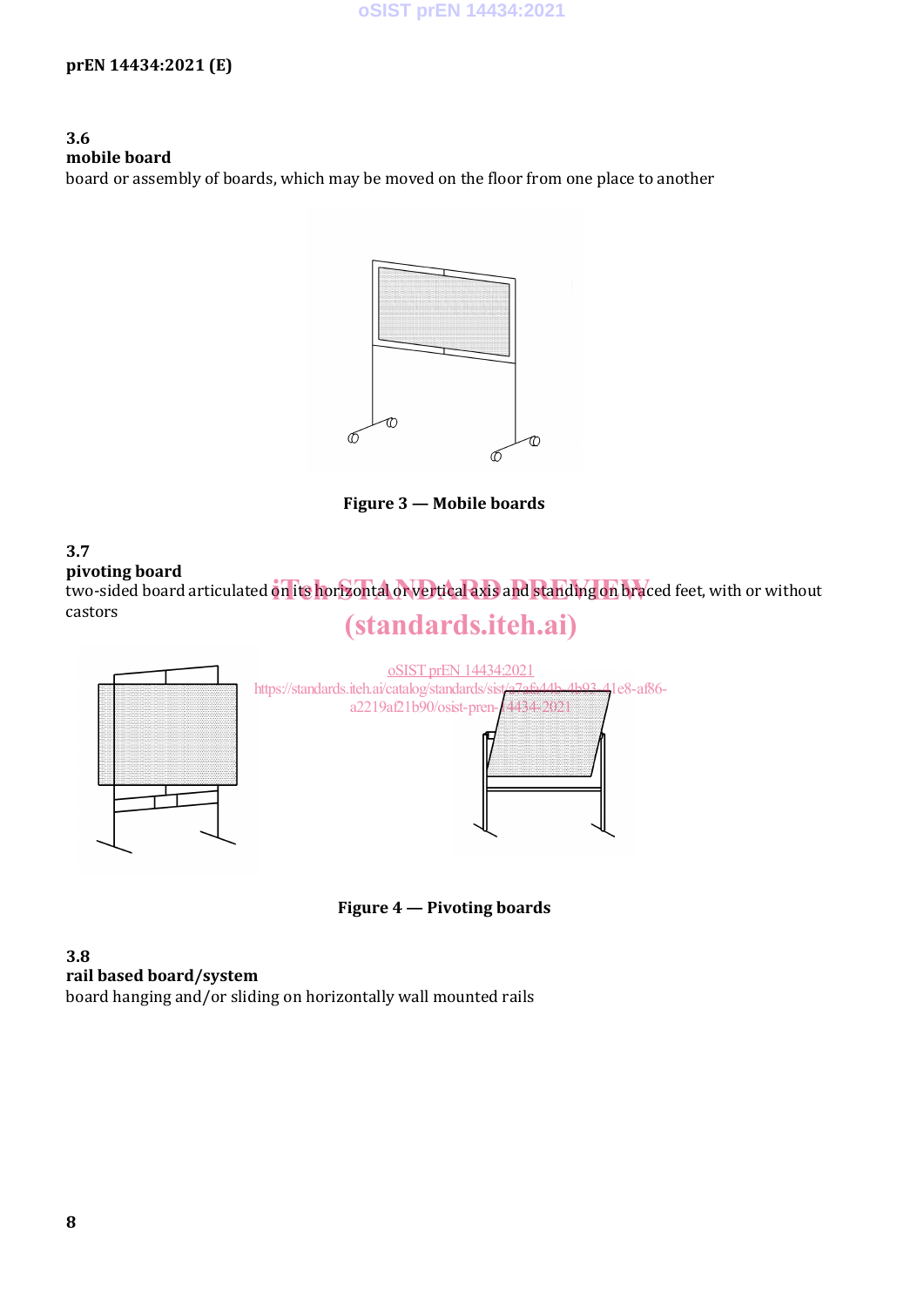

**Figure 5 — Rail based board/system**

**3.9**

**roller / revolving surface board**

assembly with top and bottom horizontal rollers allowing a continuous loop of flexible writing surface to



**Figure 6 — Roller / revolving surface board**

# **3.10**

**sash board**

assembly of one or two-sided boards sliding vertically, independent of each other and individually counter-balanced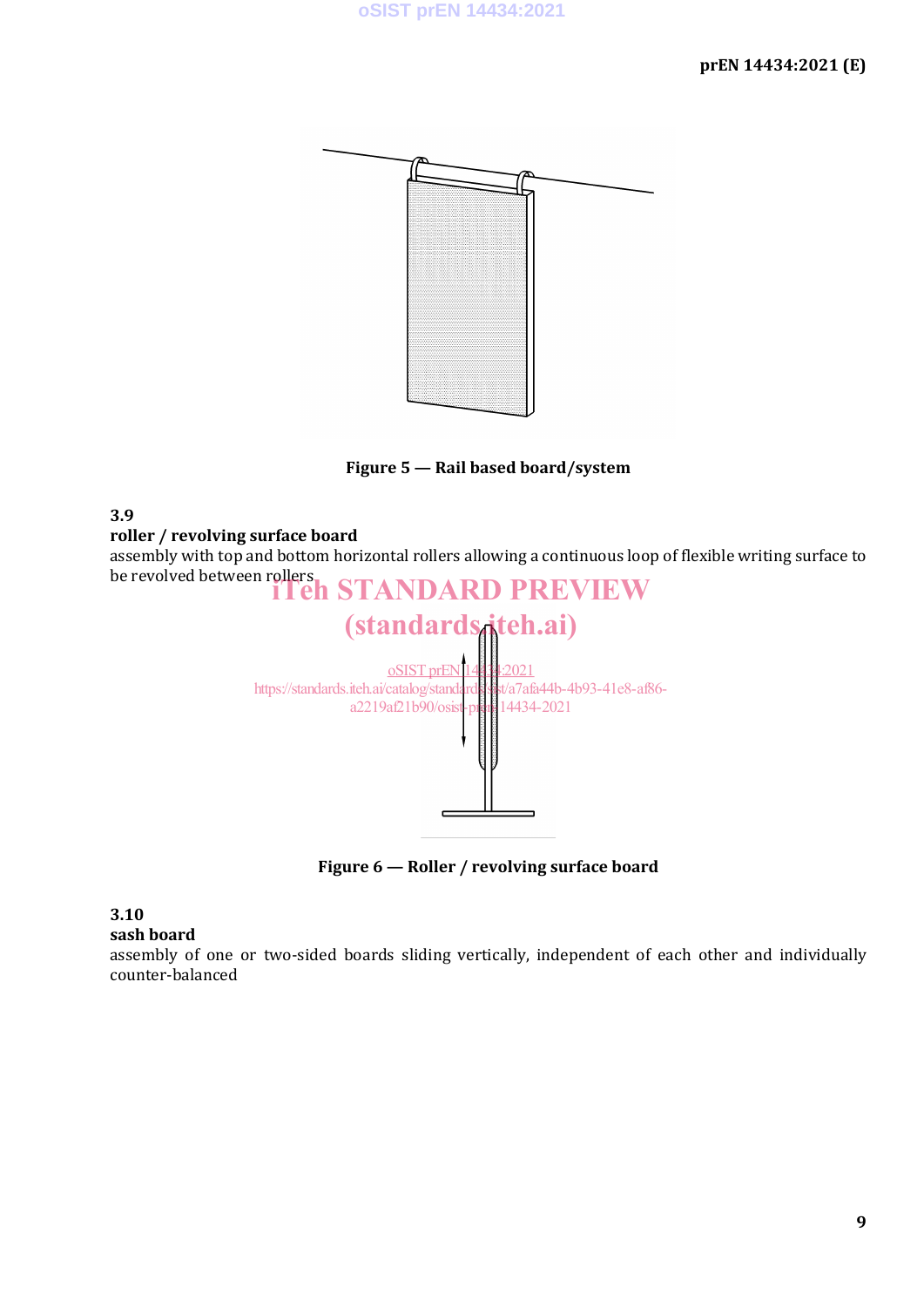

**Figure 7 — Sash board**

#### **3.11 sliding board**

board with horizontal and/or vertical movements in the same plane, manually or power operated



#### **3.12 tilting board**

manually or power-operated inclinable one-sided board articulated on its lower horizontal edge, e.g. screens for overhead projectors



**Figure 9 — Tilting board**

#### **3.13 to and fro board**

assembly of one- or two-sided boards sliding vertically, counter-balancing each other in all positions